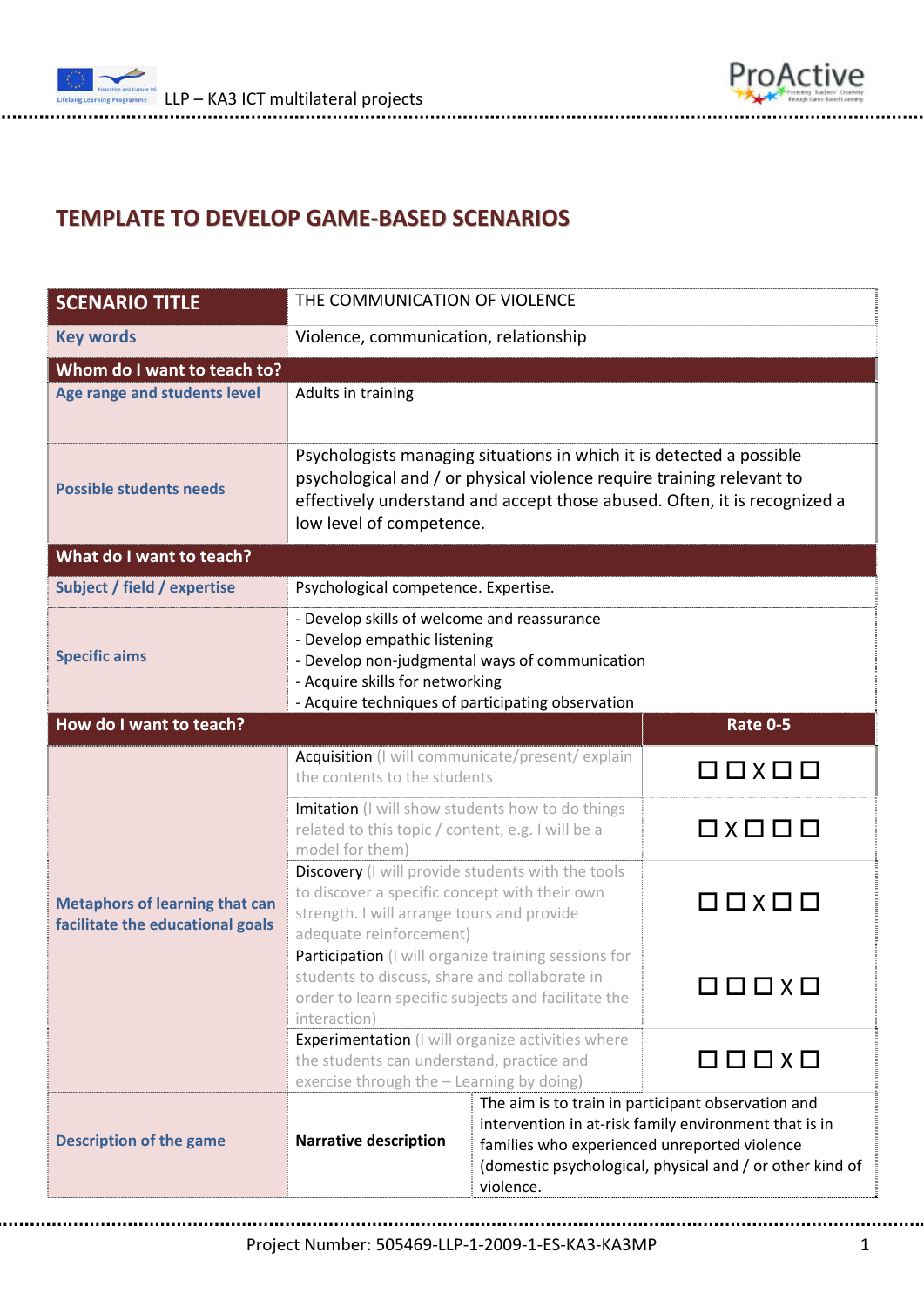

|                                                                                                     | The context is therefore at-home. The office was<br>chosen as venue because it is indoor and sheltered<br>(unlike the square). It evokes a "home" environment<br>and is less wide than the others.<br>The characters must interact with each other being<br>able to manage each other's character and role<br>limitations. The messages sent to the group allow<br>balancing any extremes, providing alternatives in the<br>subsequent actions, pointing out aspects of<br>communications.<br>Characters:<br>1. Man: the aim is to try to maintain control and stasis,<br>immobility. He has an impatient and closed personality.<br>2. Woman: her goal is to keep her husband calm and do<br>not let anything out. It has a friendly but insecure<br>character and she seems stronger than her husband.<br>3. Girl: older than the other child who participates in<br>the session. She appears confident and hostile with<br>others and her mother.<br>4. Child: always next to his mother, appears insecure<br>and sad. He would like to communicate.<br>5. Unknown: participant observer. He tries to be<br>neutral in order to understand and describe the kinds<br>of relationship.<br>1. Improve the player number 5's capabilities to<br>observe<br><b>Aims</b><br>2. Facilitate the mediation between members<br>3. Identify the conditions leading the communication to<br>prevail over the violence<br>Respect for each other's time to communicate. Avoid<br><b>Rules</b> |                                                                                                                                                                                                                                   |                       |                          |
|-----------------------------------------------------------------------------------------------------|--------------------------------------------------------------------------------------------------------------------------------------------------------------------------------------------------------------------------------------------------------------------------------------------------------------------------------------------------------------------------------------------------------------------------------------------------------------------------------------------------------------------------------------------------------------------------------------------------------------------------------------------------------------------------------------------------------------------------------------------------------------------------------------------------------------------------------------------------------------------------------------------------------------------------------------------------------------------------------------------------------------------------------------------------------------------------------------------------------------------------------------------------------------------------------------------------------------------------------------------------------------------------------------------------------------------------------------------------------------------------------------------------------------------------------------------------------------------------------------|-----------------------------------------------------------------------------------------------------------------------------------------------------------------------------------------------------------------------------------|-----------------------|--------------------------|
|                                                                                                     | <b>Challenges</b>                                                                                                                                                                                                                                                                                                                                                                                                                                                                                                                                                                                                                                                                                                                                                                                                                                                                                                                                                                                                                                                                                                                                                                                                                                                                                                                                                                                                                                                                    |                                                                                                                                                                                                                                   |                       |                          |
|                                                                                                     | Reward<br>system/feedback cycle                                                                                                                                                                                                                                                                                                                                                                                                                                                                                                                                                                                                                                                                                                                                                                                                                                                                                                                                                                                                                                                                                                                                                                                                                                                                                                                                                                                                                                                      | The player number 5 will be rewarded by the tutor<br>attending the session each time he facilitates<br>communication between members. This will be done<br>by whispering to the facilitated player to open up to<br>the player 5. |                       |                          |
|                                                                                                     |                                                                                                                                                                                                                                                                                                                                                                                                                                                                                                                                                                                                                                                                                                                                                                                                                                                                                                                                                                                                                                                                                                                                                                                                                                                                                                                                                                                                                                                                                      |                                                                                                                                                                                                                                   | <b>Learning venue</b> | <b>Estimated</b><br>time |
| <b>Narrative description of</b><br>learning activities - step by step<br>organization and structure | Before the game: 2 meetings (1 h each)<br>Introduction<br>1.<br>Contents<br>2.<br>Theories<br>3.<br>4.                                                                                                                                                                                                                                                                                                                                                                                                                                                                                                                                                                                                                                                                                                                                                                                                                                                                                                                                                                                                                                                                                                                                                                                                                                                                                                                                                                               | brief on the social, psychological, legal,                                                                                                                                                                                        | In class              | 2 <sub>h</sub>           |

Project Number: 505469‐LLP‐1‐2009‐1‐ES‐KA3‐KA3MP 2

ProActive